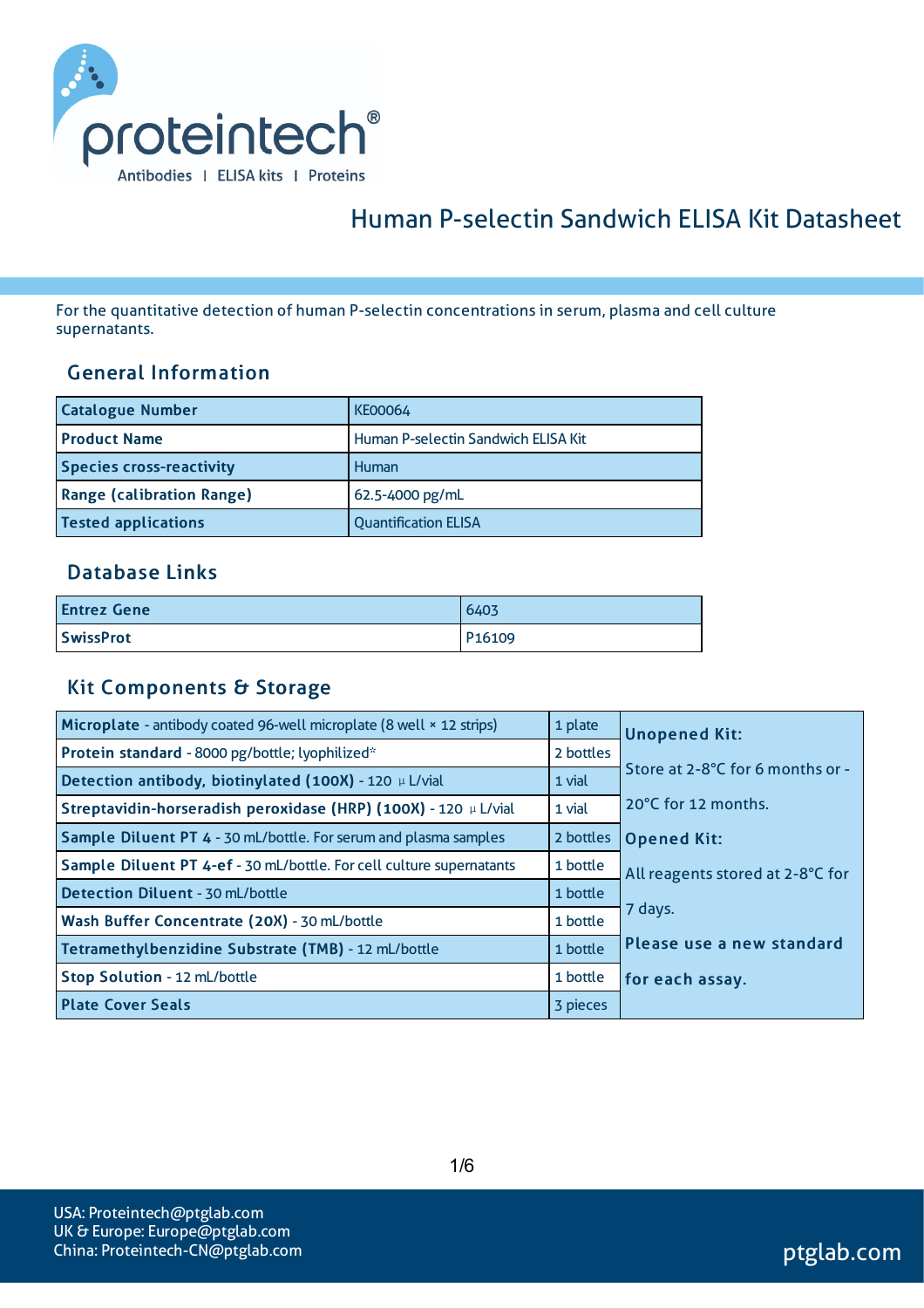#### NB: Do not use the kit after the expiration date.

Sample Diluent PT 4 is for protein standard, serum and plasma samples. Sample Diluent PT 4-ef is for protein standard and cell culture supernatants. Detection Diluent is for Detection antibody and Streptavidin-HRP. \*Add 2 mL Sample Diluent PT 4 or PT 4-ef in protein standard. Thisreconstitution gives a stock solution of 4000 pg/mL.



#### Product Description

KE00064 is a solid phase sandwich Enzyme Linked-Immuno-Sorbent Assay (Sandwich ELISA). The SELP ELISA kit is to be used to detect and quantify protein levels of endogenous SELP. The assay recognizes human SELP. An antibody specific for SELP has been pre-coated onto the microwells. The SELP protein in samples is captured by the coated antibody after incubation. Following extensive washing, another antibody of biotinylated specific for SELP is added to detect the captured SELP protein. For signal development, Streptavidin-HRP is added is added, followed by Tetramethyl-benzidine (TMB) reagent. Solution containing sulfuric acid is used to stop color development and the color intensity which is proportional to the quantity of bound protein is measurable at 450 nm with the correction wavelength set at 630 nm.

#### Background

SELP, also named as P-selectin, GMP-140 or CD62P, is a transmembrane glycoprotein that mediates the interaction of activated endothelial cells or platelets with leukocytes. It is an adhesion molecule involved in the pathogenesis of inflammation, thrombosis, and oncogenesis. P-selectin is stored in the alpha-granules of platelets and Weibel-Palade bodies of endothelial cells. Upon cell activation by agonists, P-selectin is transported rapidly to the cell surface. Soluble P-selectin is produced by platelets and endothelial cells and circulatesin normal plasma.

#### Sample Preparation

The serum or plasma samples may require proper dilution to fall within the range of the assay. The serum is better to be diluted 1:300 before assay, the plasma is better to be diluted 1:100 and 1:2 dilution isrecommended for cell culture

USA: Proteintech@ptglab.com UK & Europe: Europe@ptglab.com China: Proteintech-CN@ptglab.com and ptglab.com ptglab.com ptglab.com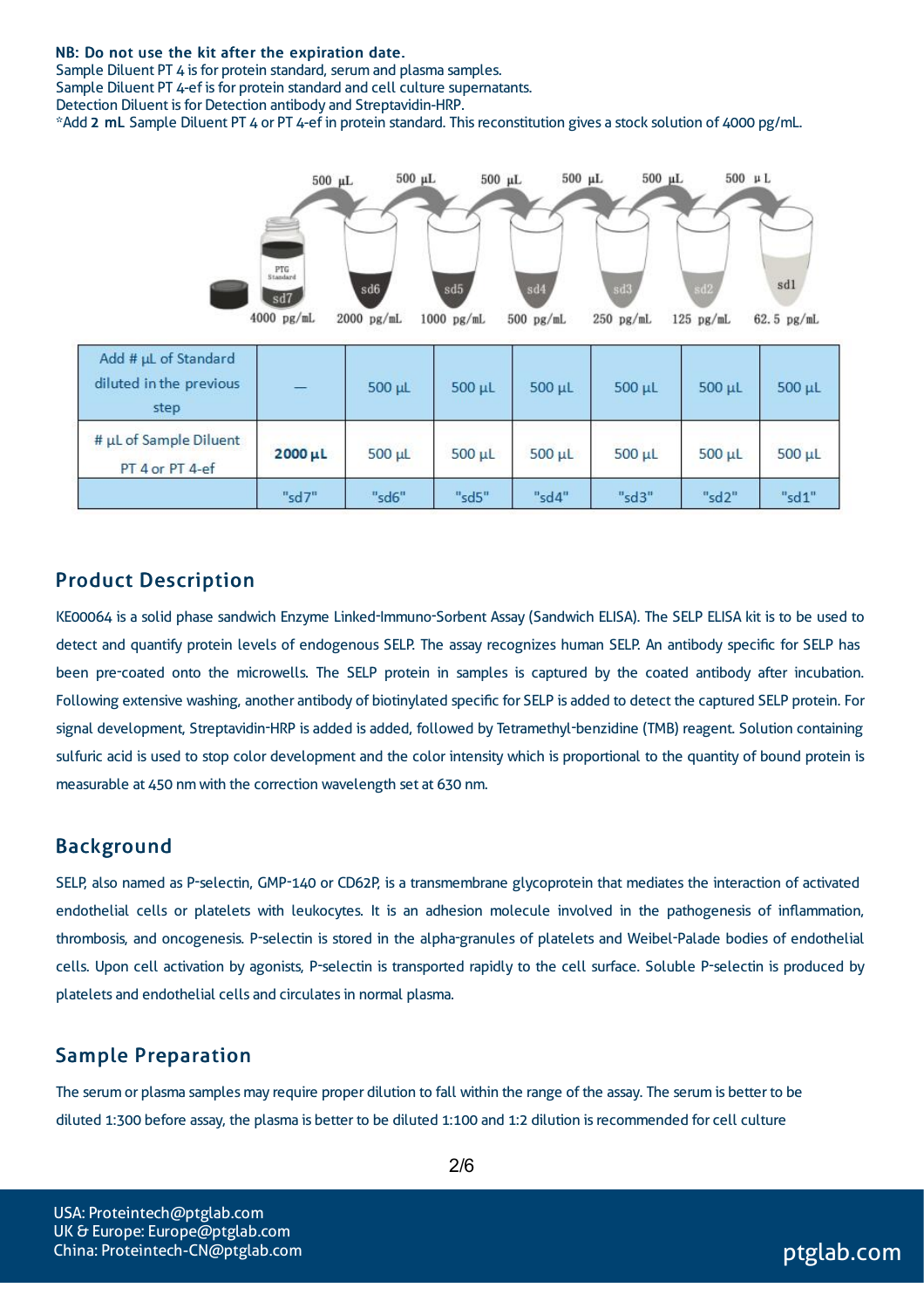### Safety Notes

This product is sold for lab research and development use ONLY and not for use in humans or animals. Avoid any skin and eye contact with Stop Solution and TMB. In case of contact, wash thoroughly with water.

## Assay Procedure Summary

| Step | <b>Reagent</b>                                                                                   | Volume        | <b>Incubation</b> | Wash        | <b>Notes</b>                 |  |
|------|--------------------------------------------------------------------------------------------------|---------------|-------------------|-------------|------------------------------|--|
|      | <b>Standard and Samples</b>                                                                      | $100 \mu L$   | <b>120 min</b>    | 4 times     | Cover Wells incubate at 37°C |  |
| 2    | <b>Diluent Antibody Solution</b>                                                                 | $100$ $\mu$ L | 60 min            | 4 times     | Cover Wells incubate at 37°C |  |
|      | <b>Diluent HRP Solution</b>                                                                      | $100 \mu L$   | 40 min            | 4 times     | Cover Wells incubate at 37°C |  |
| 4    | <b>TMB Substrate</b>                                                                             | $100$ $\mu$ L | 15-20 min         | Do not wash | Incubate in the dark at 37°C |  |
|      | <b>Stop Solution</b>                                                                             | $100$ $\mu$   | 0 min             | Do not wash | ۰                            |  |
| 6    | Read plate at 450 nm and 630 nm immediately after adding Stop solution. DO NOT exceed 5 minutes. |               |                   |             |                              |  |

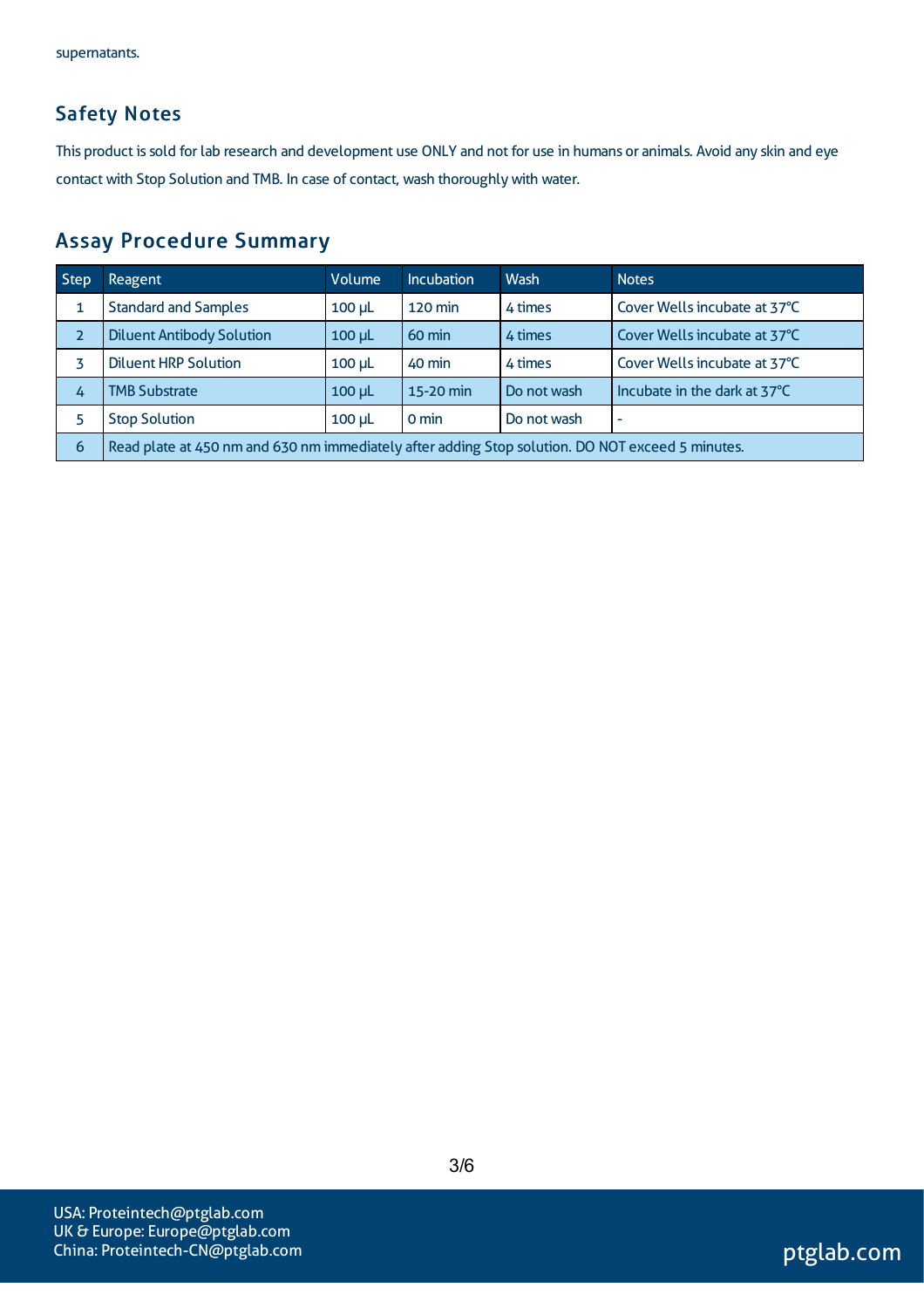### Example data

These standard curves are provided for demonstration only. A standard curve should be generated for each set of samples assayed.



| (pg/mL) | 0.D            | <b>Average</b> | Corrected |  |
|---------|----------------|----------------|-----------|--|
| O       | 0.051<br>0.052 | 0.052          |           |  |
| 62.5    | 0.103<br>0.101 | 0.102          | 0.050     |  |
| 125     | 0.169<br>0.163 | 0.166          | 0.114     |  |
| 250     | 0.295<br>0.291 | 0.293          | 0.241     |  |
| 500     | 0.542<br>0.54  | 0.541          | 0.489     |  |
| 1000    | 0.914<br>0.913 | 0.914          | 0.862     |  |
| 2000    | 1.5<br>1.484   | 1.492          | 1.440     |  |
| 4000    | 2.158<br>2.142 | 2.150          | 2.098     |  |



| (pg/mL)  | 0.D            | <b>Average</b> | <b>Corrected</b> |
|----------|----------------|----------------|------------------|
| $\Omega$ | 0.082<br>0.081 | 0.082          |                  |
| 62.5     | 0.178<br>0.181 | 0.180          | 0.098            |
| 125      | 0.283<br>0.281 | 0.282          | 0.200            |
| 250      | 0.491<br>0.486 | 0.489          | 0.407            |
| 500      | 0.853<br>0.865 | 0.859          | 0.777            |
| 1000     | 1.445<br>1.445 | 1.445          | 1.363            |
| 2000     | 2.144<br>2.148 | 2.146          | 2.064            |
| 4000     | 2.786<br>2.775 | 2.781          | 2.699            |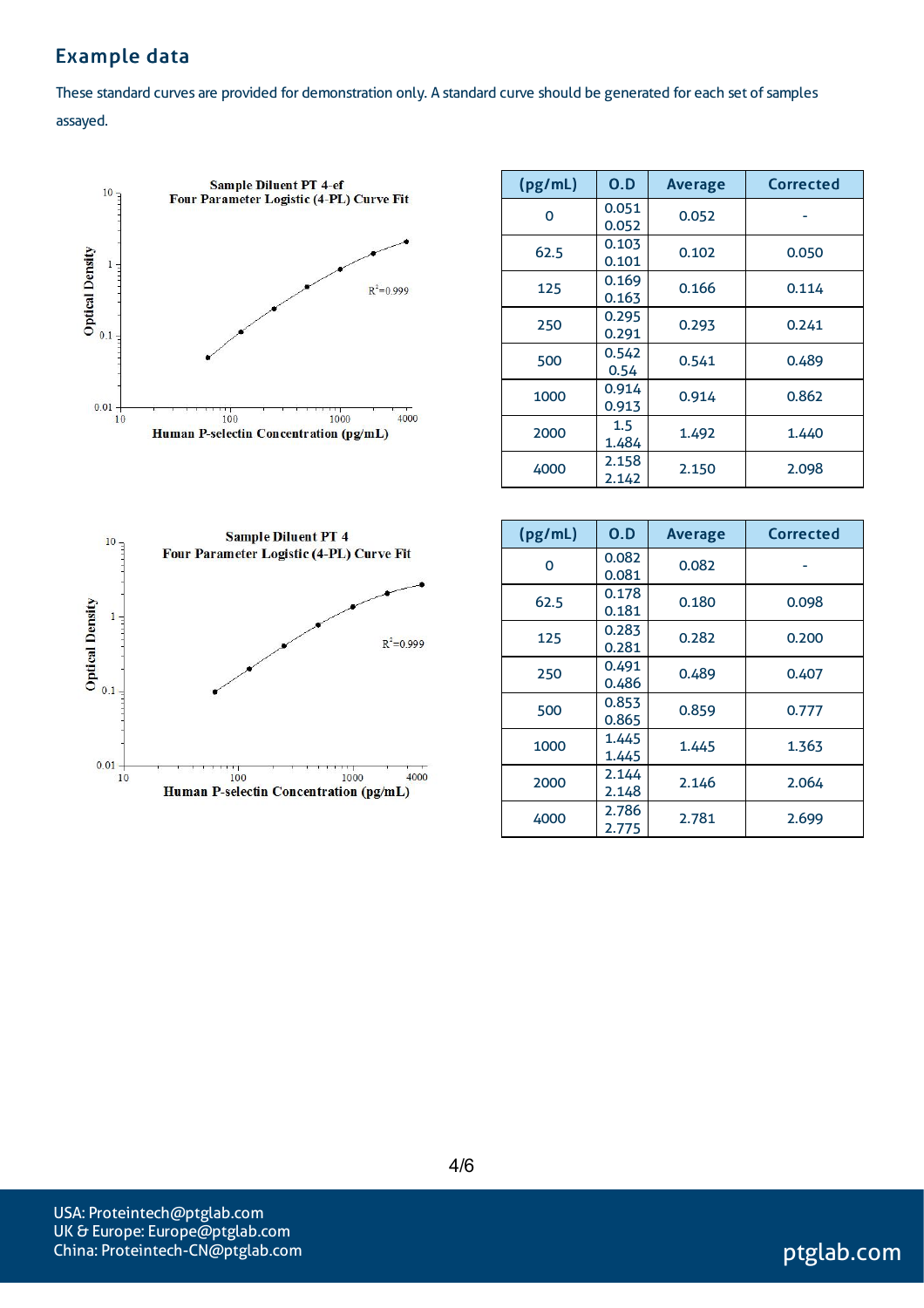### Precision

Intra-assay Precision (Precision within an assay) Three samples of known concentration were tested 20 times on one plate to assessintra-assay precision.

Inter-assay Precision (Precision between assays) Three samples of known concentration were tested in 24 separate assaysto assessinter-assay precision.

|        |    | <b>Intra-assay Precision</b> |           |        | <b>Inter-assay Precision</b> |        |     |              |           |        |
|--------|----|------------------------------|-----------|--------|------------------------------|--------|-----|--------------|-----------|--------|
| Sample | n  | Mean (pg/mL)                 | <b>SD</b> | $CV\%$ |                              | Sample | 'n. | Mean (pg/mL) | <b>SD</b> | $CV\%$ |
|        | 20 | 1,878.5                      | 46.1      | 2.5    |                              |        | 20  | 1,983.3      | 75.9      | 3.8    |
|        | 20 | 483.9                        | 14.9      | 3.1    |                              |        | 20  | 479.6        | 18.6      | 3.9    |
|        | 20 | 118.6                        | 6.2       | 5.2    |                              |        | 20  | 104.6        | 6.4       | 6.1    |

#### Recovery

The recovery of P-selectin spiked to three different levels in four samples throughout the range of the assay in various matrices was evaluated.

| Sample Type               |         | Average% of Expected | Range (%) |
|---------------------------|---------|----------------------|-----------|
| Human serum               | 1:600   | 95                   | 78-107    |
|                           | 1:1,200 | 99                   | 87-102    |
|                           | 1:100   | 97                   | 85-104    |
| Human plasma              | 1:200   | 104                  | 101-109   |
|                           | 1:2     | 95                   | 84-113    |
| Cell culture supernatants | 1:4     | 94                   | 86-108    |

### Sample Values

Serum and plasma samples from healthy volunteers were evaluated for P-selectin in this assay. No medical histories were available for the donors used in this study.

| Mean of Detectable (ng/mL)<br>Sample Type |     | Range (ng/mL) |
|-------------------------------------------|-----|---------------|
| Human serum (n=24)                        | 179 | $22 - 552$    |
| Human plasma (n=24)                       | 211 | 32 - 339      |

## **Sensitivity**

The minimum detectable dose of human P-selectin is 4.7 pg/mL. This was determined by adding two standard deviations to the concentration corresponding to the mean O.D. of 20 zero standard replicates.